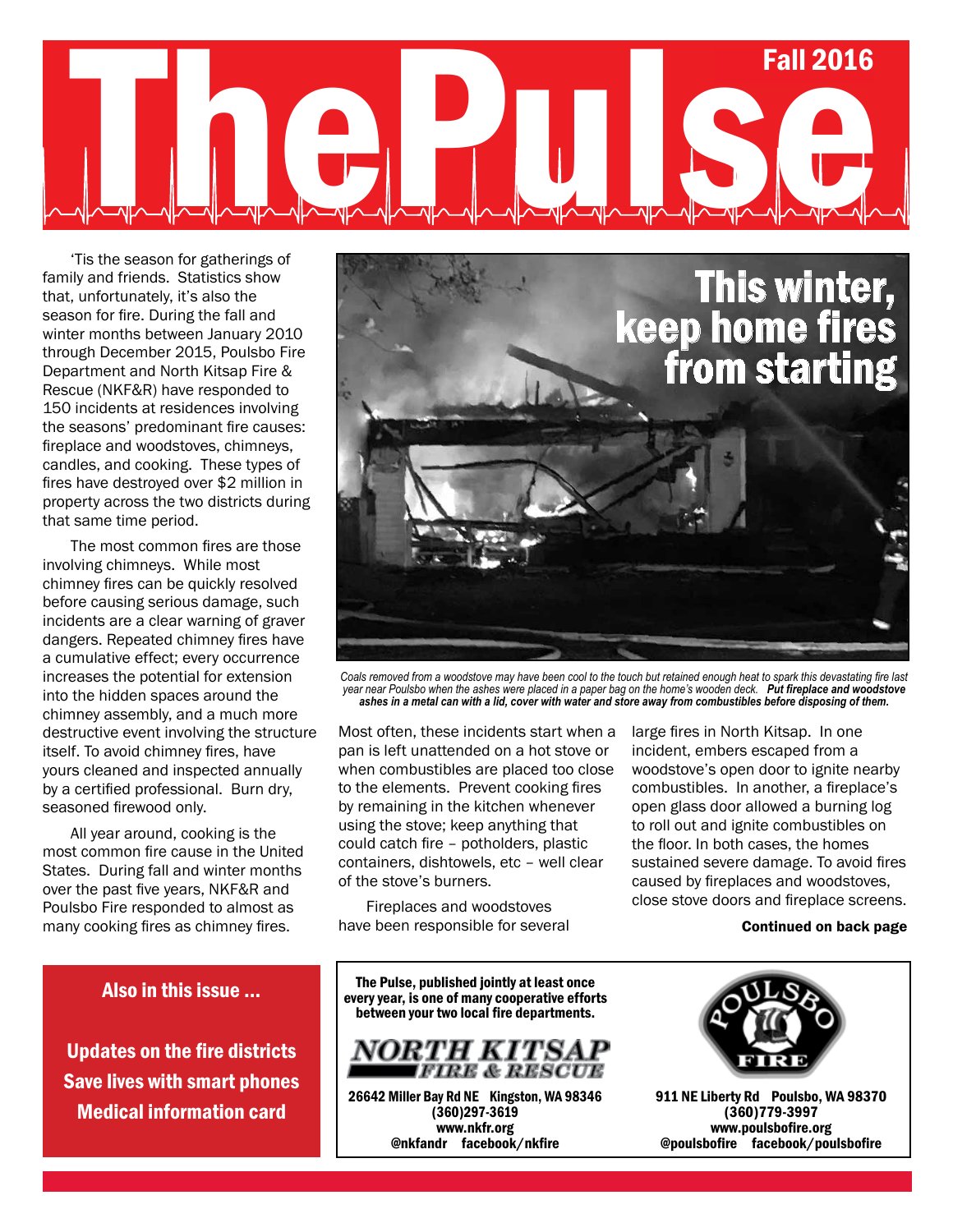# the district's staff positions were kept<br>vacant during the economic downturn<br>another effort to limit costs as revenue<br>dropped. Passage of the measure

Two years after voters approved additional funding to help Poulsbo Fire Department and North Kitsap Fire & Rescue (NKF&R) recover from the effects of the long recession, the fire districts are applying these resources as thoughtfully as possible to ensure continuation of current levels of service. Toward that end, the districts' leaders

vacant during the economic downturn in another effort to limit costs as revenues dropped. Passage of the measure allowed NKF&R to make significant progress filling its open leadership positions in operations and in training/ support services. Because most federal grants require the receiving agency to contribute a portion of the project cost, the infusion of additional funds made it possible for NKF&R to pay its share and accept two federal grants. The district's new fire-rescue boat, delivered in late 2015 with

will continue to make careful decisions as they balance limited resources with increasing demand for service and rising costs.

NKF&R's citizens approved a



maintenance and operations levy that helped restore some of the operating revenue lost during the recession. It also made funds available for longdeferred investments in apparatus, equipment and facilities. As a result, the district has two new Spartan fire engines on order with an expected delivery date in January 2017. Industry standards dictate that pumper trucks, even when as well-maintained as NKF&R's, aren't considered as reliable after they pass the 20-year mark. The new engines will allow the district to reassign its past-prime 1993 and 1995 engines to reserve status. Several of

### Quick Facts About NKF&R

Service Area: 46 square miles Population Served: 19,450 (2015 OFM estimate) 2016 Operating Budget: \$7 million 2015 Total Calls: 3,153 2015 Medical Calls: 1,874 (59%) Non-Response Employees: 7 Response Employees: 37 Volunteers: 22 Fire Insurance Rating: 5

vital role in incidents on the water and along the shore. Earlier this year, NKF&R and Poulsbo Fire were among a group of local fire departments to win a joint Assistance to Firefighters grant that will fund 75% of the cost to replace aging self-contained breathing

apparatus (SCBA). Without the grant,

75% of its cost covered by a Port Security grant program, has already played a

Poulsbo Fire and NKF&R were facing an estimated combined \$500,000 cost to replace the vital safety devices' expiring compressed air cylinders.

Those served by Poulsbo Fire approved a capital bond measure which, in addition to freeing operational funds that otherwise would have to have been allocated

to capital purchases, is allowing the district to replace some of its aging apparatus and equipment. Additionally, it has funded badlyneeded repairs and enhancements to existing facilities. Three of the district's ambulances have been refurbished

### Quick Facts About Poulsbo Fire

Service Area: 54 square miles Population Served: 24,698 (2015 OFM estimate) 2016 Operating Budget: \$7.47 million 2015 Total Calls: 3,820 2015 Medical Calls: 2,412 (63%) Non-Response Employees: 6 Response Employees: 37 Volunteers: 17

Fire Insurance Rating: 4 within the City of Poulsbo, and 5 in other areas

– a process that results in "like new" vehicles at about 65% of the cost – and are in service. Two new engines arrived this fall, replacing units that are 24 years old. All three of the district's staffed fire stations are now outfitted with generators that ensure the stations' continued operability during power outages of all durations. Two high-mileage staff vehicles each been replaced with far more fuel-efficient models. The original roof on Poulsbo Fire's Liberty Road headquarters station, built in 1989, has been replaced along with the building's



*Poulsbo Fire welcomed two new fire engines this fall. The pair will replace rigs more than two decades old that, despite excellent ongoing maintenance, no longer meet industry standards due to age.* 

ineffective heating, ventilation and air conditioning system. The station was inundated with water during a 2015 flooding incident, requiring significant repair and replacement work. Most of these costs were covered by insurance and the balance was paid out of the district's

contingency or, more aptly in this case, "rainy day" fund. This work, combined with the bond-funded roof and HVAC replacement, is projected to extend the facility's life for at least another 25 years.

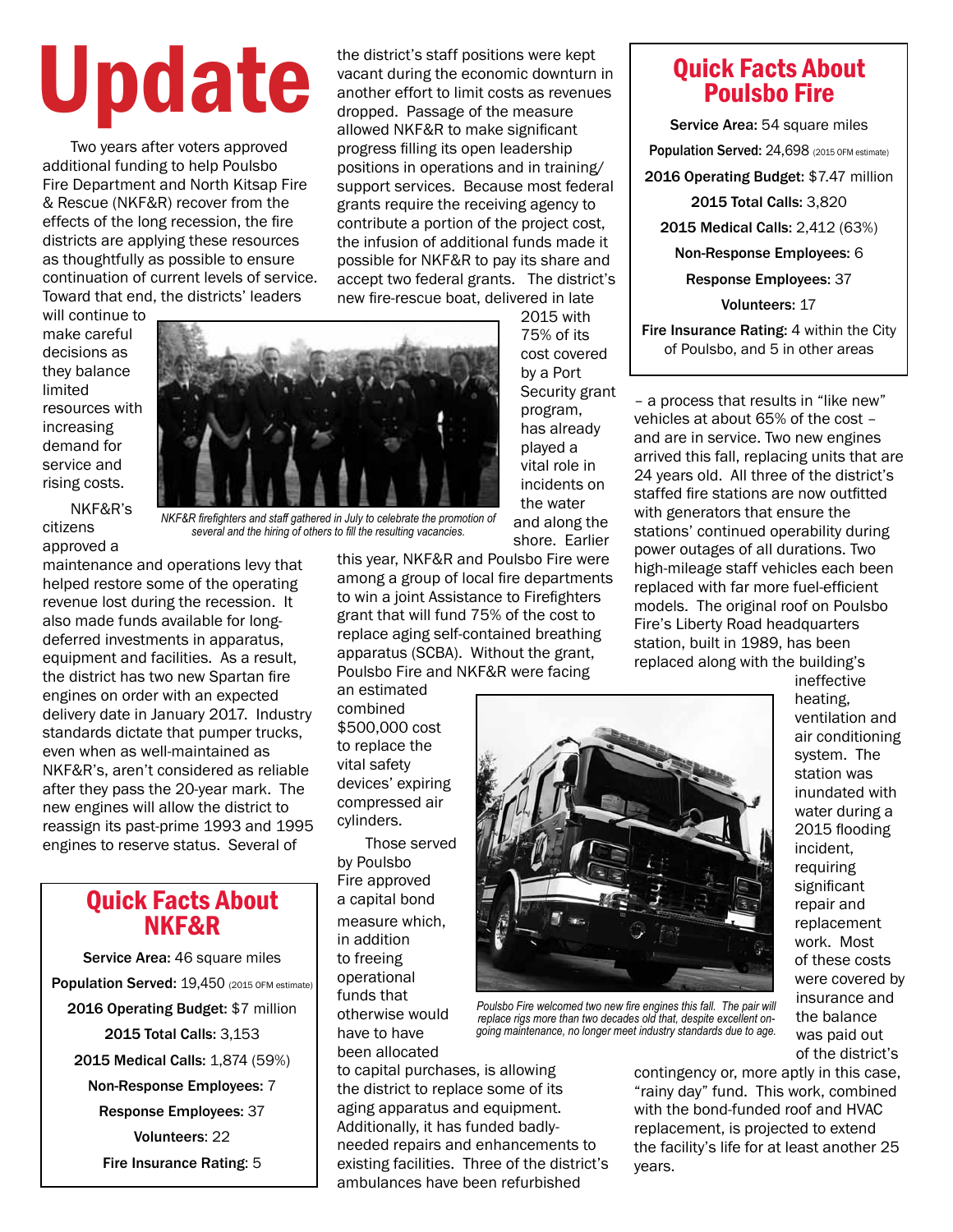

### Looking for CPR/AED Training?

Both NKF&R and Poulsbo Fire offer regularly-scheduled classes in these lifesaving skills. Check the districts' web sites for information about upcoming classes.



### Saving Lives with Smart Phones

Pulse Point, the smart phone application that has already earned credit for numerous saved lives by connecting CPR providers with those who need it, is available in our area.

The app also informs users about the locations of the closest automated external defibrillator (AED). The project is another effort spurred by the Harrison Foundation as part of its efforts to improve survival for victims of cardiac arrest. Smart phone users who download the application and allow their location to be known, receive a special alert that CPR is needed in a public place nearby. The notifications are generated through a link between the application and participating emergency dispatch centers when a 911 call is placed about a cardiac arrest in a public location. Cardiac arrests reported in private residences are not included.

Download the app at www.pulsepoint.org.

### Signs and Symptoms of Heart Attack and Stroke

According to the American Heart Association, heart and blood vessel disease are our nation's number one killer.

Some heart attacks are sudden and intense, while some start slowly. Here are some of the signs that can mean a heart attack is underway:

Chest discomfort -- Pressure, squeezing, fullness, or pain in the center of chest that lasts more than a few minutes, or comes and goes.

Discomfort in other areas of the upper body -- Pain or discomfort in one or both arms, the back, the neck, the jaw or the stomach.

#### Shortness of breath

**Other signs --** Cold sweats, nausea or lightheadedness.



Learn the signs and symptoms of stroke, and get help even if the symptoms go away:

Face drooping -- One side of the face droops or is numb. The person's smile is uneven.

See the **Emergency Medical** Information Card on reverse

#### Arm weakness - One arm is

weak or numb. When the person raises both arms, one drifts downward.

Speech difficulty -- Speech may be slurred. The person may be unable to speak or hard to understand. Ask the person to repeat a simple sentence, and see if it's repeated correctly.

**Other signs --** Sudden numbness or weakness of the leg; sudden trouble seeing in one or both eyes; sudden trouble walking, dizziness, loss of balance or coordination; sudden severe headache with no known cause.

### If you suspect heart attack or stroke, call 911 immediately